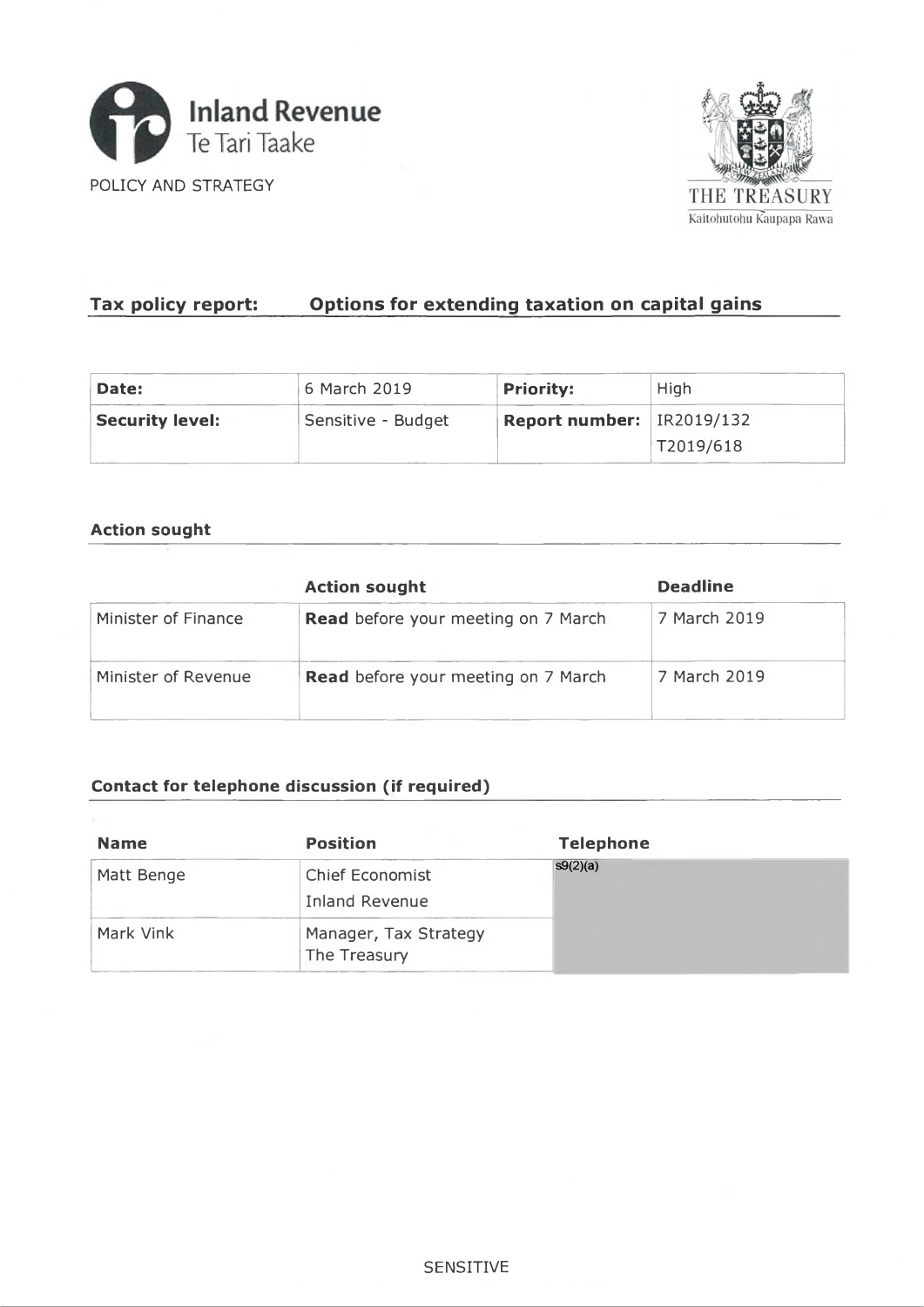6 March 2019

Minister of Finance Minister of Revenue

### **Options for extending taxation on capital gains\_\_\_\_\_\_\_\_\_\_\_\_\_\_\_\_\_\_\_\_\_\_\_\_\_\_\_**

We understand that you are meeting on Thursday 7 March to discuss options for a package of tax reform.

In order to support that discussion, we have prepared an A3 that provides a high-level summary of the main choices involved in extending the taxation of capital gains. A separate report summarises the main options for revenue-negative measures.

Both reports summarise material that you have already received in previous reporting.

We are also providing you with advice this week on:

- Depreciation deductions for buildings.
- Design details for taxing capital gains.

We would be happy to provide any further information or analysis at your request.

## **Recommended Action**

We recommend that you:

a **read** this report before your meeting on Thursday 7 March.

**s9(2)(k)**

**Mark Vink** Manager Tax Strategy, The Treasury **Matt Bengel** Chief Economist Inland Revenue

**s9(2)(k)**

**Hon Grant Robertson** Minister of Finance / /2019

**Hon Stuart Nash** Minister of Revenue / /2019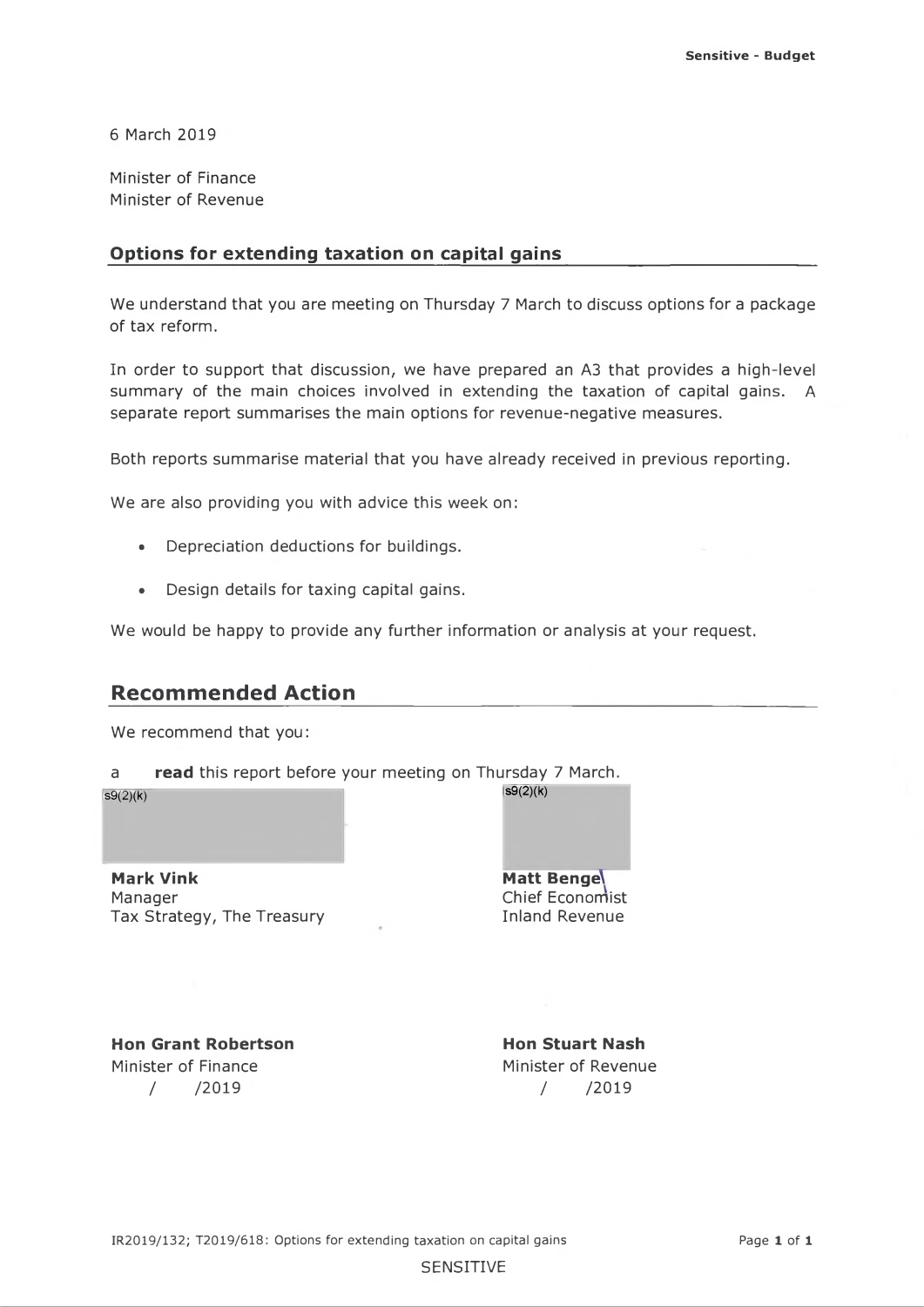# **Summary Assessment of Options for Extending Taxation of Capital Gains**

|                                | <b>Comprehensive taxation</b><br>(TWG option)                                                                                                                                                                                                                                                                          | <b>Small business and other</b><br>targeted relief                                                                                                                                                                                                                                                                     | <b>Partial inclusion</b>                                                                                                                                                                                                                                          | <b>All Land</b>                                                                                                                                                             | Residential rental or residential<br>rental plus second homes only                                                                                                                                                                                                                                    |
|--------------------------------|------------------------------------------------------------------------------------------------------------------------------------------------------------------------------------------------------------------------------------------------------------------------------------------------------------------------|------------------------------------------------------------------------------------------------------------------------------------------------------------------------------------------------------------------------------------------------------------------------------------------------------------------------|-------------------------------------------------------------------------------------------------------------------------------------------------------------------------------------------------------------------------------------------------------------------|-----------------------------------------------------------------------------------------------------------------------------------------------------------------------------|-------------------------------------------------------------------------------------------------------------------------------------------------------------------------------------------------------------------------------------------------------------------------------------------------------|
| <b>Description</b>             | Taxation of most assets at full<br>marginal tax rates<br>Capital losses deductible<br>Roll-overs<br>for<br>business<br>reorganisations<br>Lower rate on capital gains at<br>retirement for small businesses<br>and farmers<br>Reinvestment roll-over for small<br>active businesses<br>Roll-over at death<br>$\bullet$ | Taxation of most assets<br>Same reliefs as TWG report<br>Targeted measures to relieve<br>taxation in some circumstances<br>Family gifting roll over for small<br>business and farmers<br>Reduced inclusion rate for small<br>businesses and farmers<br>Reduced PIE inclusion rate<br>$\bullet$<br>Annual exempt amount | Taxation of most assets<br>A portion of capital gains and<br>$\bullet$<br>losses of individuals would be<br>subject to taxation<br>• At 75%, top rate of tax would be<br>24.75% similar to Australian rate<br>of 23.5%<br>Same reliefs as TWG report<br>$\bullet$ | All land would be taxable                                                                                                                                                   | Minority recommendation<br>$\bullet$<br>Would extend capital gains<br>$\bullet$<br>taxation only to residential<br>property<br>Could either include or exclude<br>second homes                                                                                                                        |
| Government's<br>objectives     | <b>Ranking Key</b>                                                                                                                                                                                                                                                                                                     | √√√ Meets objective                                                                                                                                                                                                                                                                                                    | <b>Partially meets objective</b><br>$\sqrt{\sqrt{2}}$                                                                                                                                                                                                             | Less progress relative to<br>other options                                                                                                                                  |                                                                                                                                                                                                                                                                                                       |
| <b>Revenue over</b><br>5 years | \$8.3 billion<br>$\sqrt{\sqrt{2}}$                                                                                                                                                                                                                                                                                     | Depends upon measures<br>$\sqrt{or}$ $\sqrt{v}$                                                                                                                                                                                                                                                                        | Greater than \$6.2 billion<br>JJJ                                                                                                                                                                                                                                 | \$4.3 billion<br>$\sqrt{\sqrt{2}}$                                                                                                                                          | \$2.3 billion <sup>1</sup><br>$\checkmark$                                                                                                                                                                                                                                                            |
| Progressivity                  | Substantial increase in<br>progressivity<br>Taxing financial and business<br>assets targets increased taxation<br>to upper income earners                                                                                                                                                                              | Relief for small business could<br>reduce progressivity relative to<br>comprehensive taxation<br>Taxing financial and business<br>assets targets increased taxation<br>to upper income earners                                                                                                                         | Substantial increase in<br>$\bullet$<br>progressivity<br>Taxing financial and business<br>$\bullet$<br>assets targets increased taxation<br>to upper income earners                                                                                               | Smaller progressivity benefit<br>Capital gains on financial and<br>$\bullet$<br>business assets which are<br>concentrated in the upper wealth<br>quintile are still untaxed | Smaller progressivity benefit<br>Capital gains on financial and<br>$\bullet$<br>business assets which are<br>concentrated in the upper wealth<br>quintile are still untaxed<br>Given limited tax base and<br>$\bullet$ .<br>opportunity to change land use,<br>more pass through of tax to<br>tenants |
|                                | $\sqrt{\sqrt{2}}$                                                                                                                                                                                                                                                                                                      | $\sqrt{\sqrt{\ }}$                                                                                                                                                                                                                                                                                                     | $\sqrt{\sqrt{2}}$                                                                                                                                                                                                                                                 | $\sqrt{\sqrt{\ }}$                                                                                                                                                          | $\checkmark$                                                                                                                                                                                                                                                                                          |



<sup>&</sup>lt;sup>1</sup> Of which about \$0.4 billion comes from taxing second homes. This revenue estimate is preliminary and indicative and may change following receiving further information or quality assurance.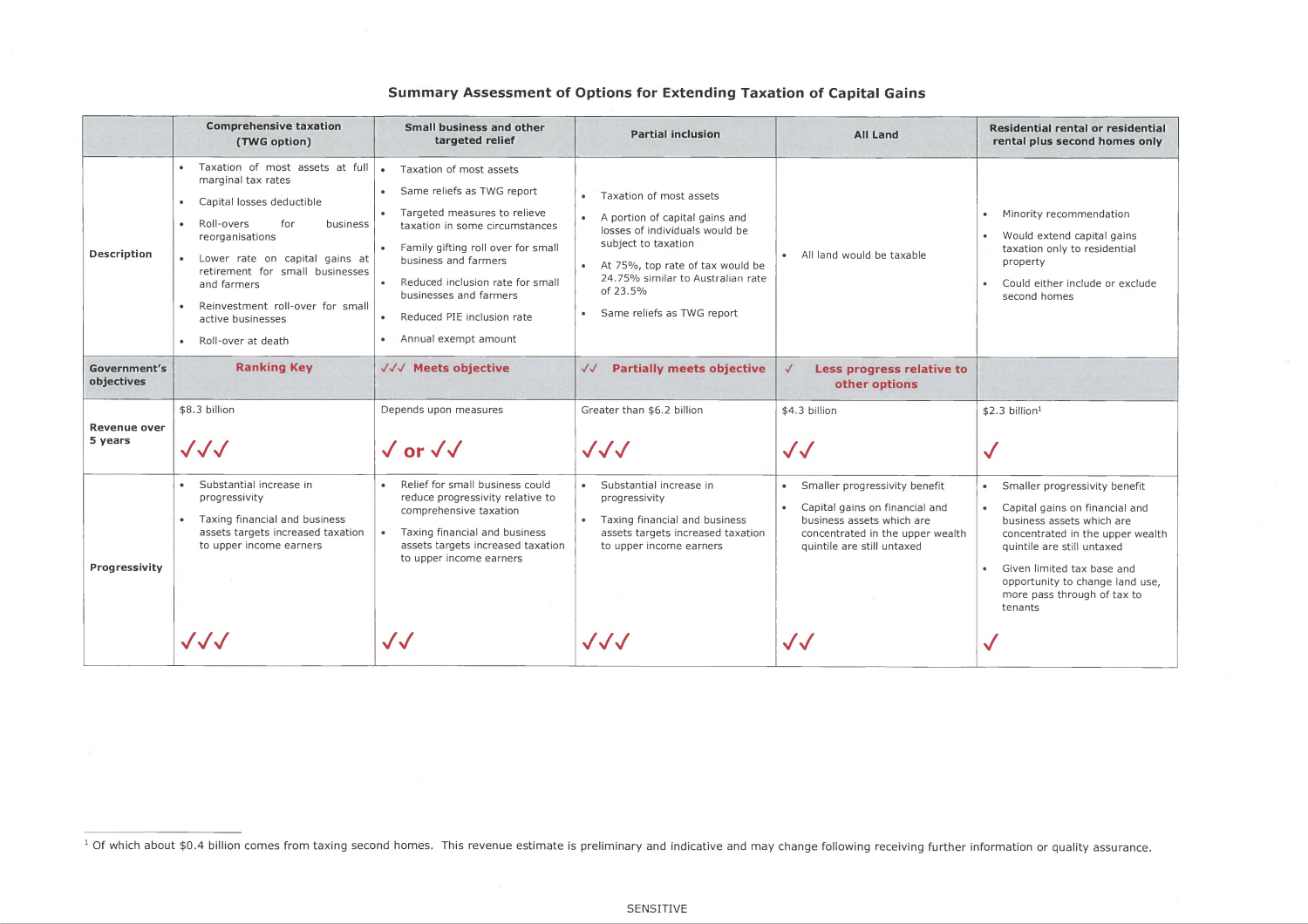Evens out taxation of residential real estate with fully-taxed assets

- At the same time means harsher treatment for residential real estate than most other appreciating assets.
- Under-taxation of capital gains on business and share assets remain

- Like land tax, relatively efficient (non-distorting) source of revenue
- Evens out taxation of rental residential real estate with fullytaxed assets
- Lock-in effect on taxed assets

|                                              | <b>Comprehensive taxation</b><br>(TWG option)                                                                                                                                                                                                                                                                                                                        | <b>Small business and other</b><br>targeted relief                                                                                                                                         | <b>Partial inclusion</b>                                                                                                                                                                                                                          | <b>All Land</b>                                                                                                                                                                                | Residential rental or residentia<br>rental plus second homes only                                                                                                                                                                                                                                      |
|----------------------------------------------|----------------------------------------------------------------------------------------------------------------------------------------------------------------------------------------------------------------------------------------------------------------------------------------------------------------------------------------------------------------------|--------------------------------------------------------------------------------------------------------------------------------------------------------------------------------------------|---------------------------------------------------------------------------------------------------------------------------------------------------------------------------------------------------------------------------------------------------|------------------------------------------------------------------------------------------------------------------------------------------------------------------------------------------------|--------------------------------------------------------------------------------------------------------------------------------------------------------------------------------------------------------------------------------------------------------------------------------------------------------|
| Horizontal<br>equity                         | Greater improvement<br>$\bullet$<br>More closely aligns capital income<br>taxation to taxation of other<br>income                                                                                                                                                                                                                                                    | Specific measures reduce<br>horizontal equity relative to<br>comprehensive taxation of partial<br>inclusion<br>For included activities, more<br>closely aligns taxation of other<br>income | Greater improvement<br>More closely aligns capital income<br>taxation to taxation of other<br>income                                                                                                                                              | Modest improvement<br>$\bullet$<br>Evens out taxation land with<br>fully-taxed assets<br>Under-taxation of capital gains on $\vert \bullet \vert$<br>business and share assets remain          | • Least of options<br>Evens out taxation of residential<br>$\bullet$<br>real estate with fully-taxed asse<br>At the same time means harshe<br>treatment for residential real<br>estate than most other<br>appreciating assets.<br>Under-taxation of capital gains o<br>business and share assets remai |
|                                              | $\sqrt{\sqrt{2}}$                                                                                                                                                                                                                                                                                                                                                    | $\sqrt{\sqrt{\ }}$                                                                                                                                                                         | $\sqrt{\sqrt{2}}$                                                                                                                                                                                                                                 | $\sqrt{\sqrt{2}}$                                                                                                                                                                              | $\sqrt{\sqrt{2}}$                                                                                                                                                                                                                                                                                      |
| <b>Efficiency and</b><br><b>Productivity</b> | Capital gains taxation raises tax<br>on capital income reducing<br>incentive to invest and<br>productivity<br>By itself, likely to reduce<br>efficiency and productivity<br>although net effect with business<br>package could be productivity<br>enhancing<br>Removes tax bias across<br>activities with different<br>percentage of capital gains<br>Lock-in effect | Depends upon measures<br>Significant measures can distort<br>activity                                                                                                                      | By itself, increases tax on<br>business activity although net<br>effect with business package<br>could be more balanced<br>Removes tax bias taxation across<br>activities with different<br>percentage of capital gains<br>Reduced lock-in effect | Would be a relatively efficient tax<br>since land in fixed supply<br>Under-taxation of capital gains on<br>$\bullet$<br>business and share assets remain   •<br>Lock-in effect on taxed assets | Like land tax, relatively efficient<br>(non-distorting) source of<br>revenue<br>Evens out taxation of rental<br>residential real estate with fully-<br>taxed assets<br>Lock-in effect on taxed assets                                                                                                  |
|                                              | $\bigvee$                                                                                                                                                                                                                                                                                                                                                            |                                                                                                                                                                                            | $\sqrt{\sqrt{2}}$                                                                                                                                                                                                                                 | $\sqrt{\sqrt{\ }}$                                                                                                                                                                             | IRD $\sqrt{\sqrt{}}$ Treasury $\sqrt{\sqrt{}}$                                                                                                                                                                                                                                                         |
| <b>Sustainability</b>                        | Broadening tax base and<br>removing untaxed income<br>improves sustainability of tax<br>base.<br>Most robust if divergence<br>between company and personal<br>tax rates increases                                                                                                                                                                                    | Depends upon measures                                                                                                                                                                      | Broadening tax base and<br>removing untaxed income<br>improves sustainability of tax<br>base.<br>More robust if divergence<br>between company and personal<br>tax rates                                                                           | Broadens revenue base<br>$\bullet$<br>Does not respond to divergence<br>$\bullet$<br>in tax rates                                                                                              | Broadens revenue base<br>$\bullet$ .<br>Does not respond to divergence<br>in tax rates                                                                                                                                                                                                                 |
|                                              | $\sqrt{\sqrt{2}}$                                                                                                                                                                                                                                                                                                                                                    |                                                                                                                                                                                            | $\sqrt{\sqrt{2}}$                                                                                                                                                                                                                                 | $\sqrt{\sqrt{2}}$                                                                                                                                                                              |                                                                                                                                                                                                                                                                                                        |

 $\sim$